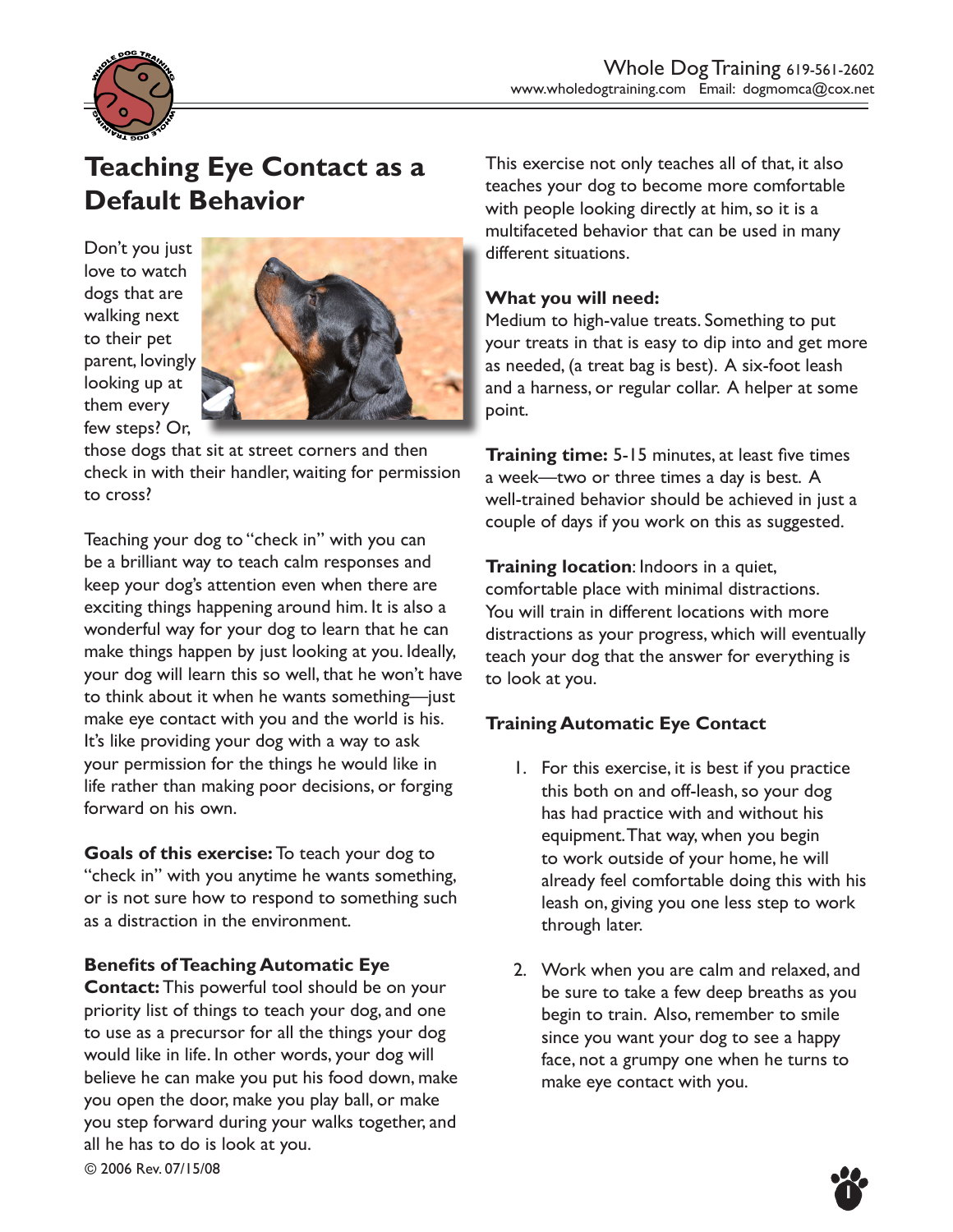3. Take several of your rewards in one hand, and then show your dog that you have wonderful goodies in your hand by passing your open hand with the treats past his nose and then raising your hand high enough that he is unable to get to the reward. It's easiest if you have your arm raised straight out about chest level, (so you look like the letter "t") and be sure to



stand all the way up so you are not leaning over your dog, as you want your dog to see you in an upright position—how you would be most of the time with your dog.

- 4. Your dog will probably stare at the hand with the food for a few seconds, trying like crazy to figure out how to get it from you. It's important that you stand very still and don't help your dog in any way. The idea of this exercise is that dog will automatically look at you, not you prompting your dog to check in, so it's essential to stand still and smile.
- 5. The second your dog looks away from the food and toward your face, mark with your word or clicker and reward your dog by plucking a piece of the food from your bag or from the hand with the food, feed your dog, and then do it all over again. It doesn't matter, in this very early stage, if your dog doesn't look directly at you. It's good

enough if he looks in the general direction toward your face. The idea is to get your dog to stop staring at the food and to look toward you for some guidance. As soon as that happens, he will get his marker word or click, which will then get him the that reward over which he was fretting

- 6. Be patience, most dogs will look away in a short period, but watch carefully, so you can capture that exact moment with your clicker or marker word. Look for your dog's eyes to shift toward you—it does not need to be his head turning, but try not to miss any of those first glances or shifts in your dog's eyes or he may become confused as to what you what.
- 7. If after a couple of sessions, your dog doesn't bother to look at the food and looks right at you, mark or click and reward! That is exactly what you want!
- 8. Practice this in one location for about 5-10 rewards, then release your dog with, "All done," or another release cue and take a short break. Ultimately, you will also want to practice with your dog standing in front of you and at your side in the heel position so he learns that eye contact is the answer no matter what position your is in.
- 9. During the next round, you will want to switch hands with the food. Many dogs are right or left-pawed, so you might see the behavior speed up or slow down, but the idea is that your dog understands that checking in with you is a good thing, no matter which hand the food is in, or where you are standing. Practice at this level for about 5-10 rewards, and then take a short break.
- 10. Your dog should have a good understanding at this point that the marker word or click happens when he looks away from the food and toward you.



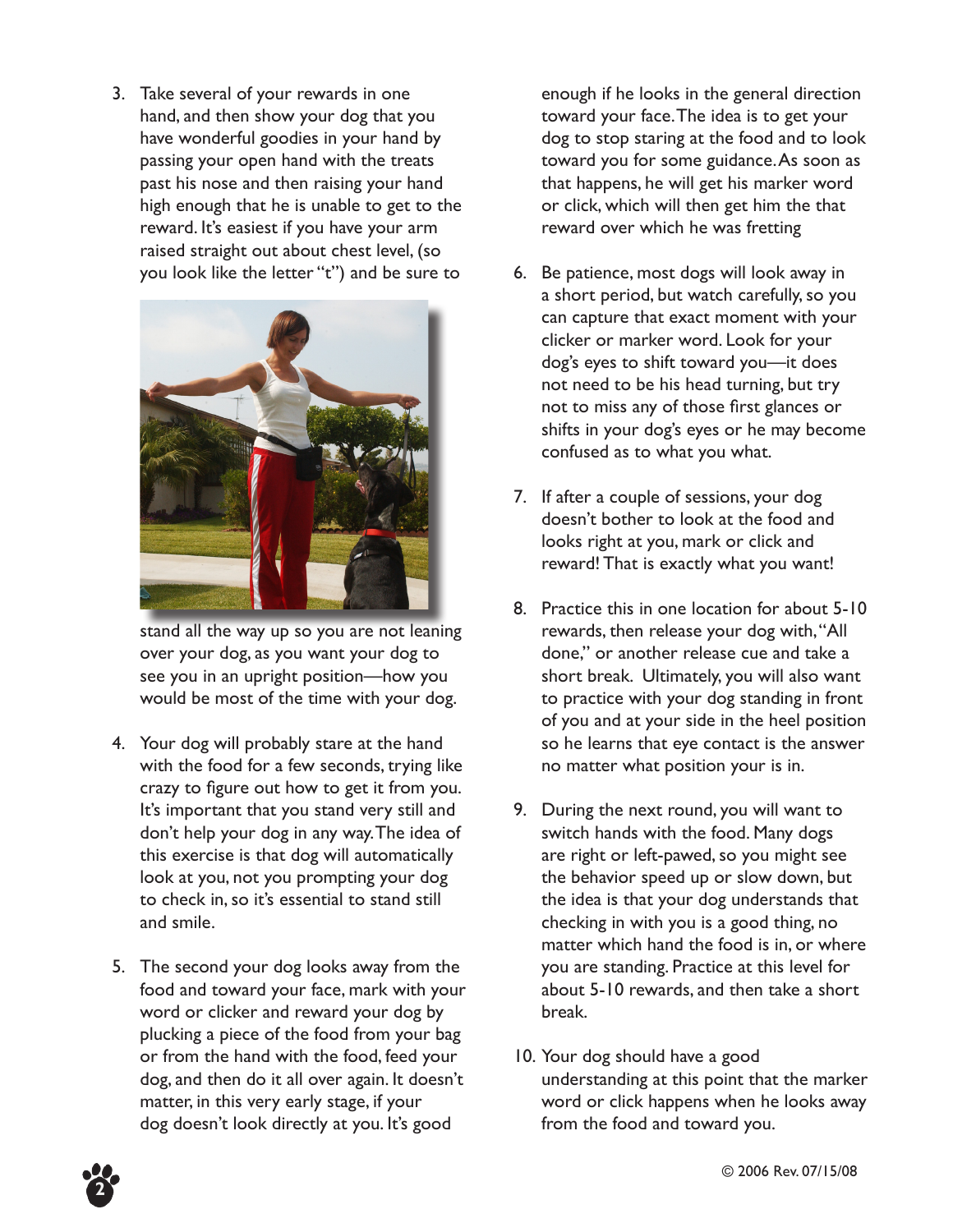11. The next step will be to build this exercise towards your dog making more direct eye contact not just looking away from the food. To get the direct eye contact, you again, pass the food past your dog's nose, but this time you will have food in both hands. Your dog should then look back and forth trying to guess the correct answer. If your outstretched hands are chest level, he will have no choice but to look toward your face as he is shifting back and forth between your two hands. You will use your marker word or click as he looks at your face. Mark or click even a tiny eye shift toward your face. Don't hold out for the entire behavior if he doesn't get it at first, you will get there soon enough, and by marking little pieces of it, your dog will have a complete understanding that looking at you will make you say your marker word or click and then he gets the reward. Of course, if your dog makes full-on eye contact right away, mark and reward that. It shouldn't take too many trials to get your dog's full eye contact, but always be sure to go back to easier steps if he is having any difficulty.

### **Getting your Dog to Stare at You for Longer Periods**

1. You should be receiving lots of brief eye contact from your dog before you try to add duration. If your dog can look away from the food 8 out of 10 times (or never look at the food in the first place) to give you direct eye contact, you are ready to add this step. You will begin with your food in one hand again, and then after your dog makes eye contact, delay your marker word or click for 1 second, as long as he keeps looking at you. Do this one-second eye contact for 5-10 repetitions. From there, you can add more time as you train. Be sure to mix it up and sometimes mark or click fast, while other times hold out for slightly longer periods. If at any point

your dog seems confused, make the time shorter for a couple of rounds, and then gradually add a little more time.

- 2. Now that your dog can look at you for longer durations, it is time to be less exaggerated with the food in your hands. This is to help your dog learn to make eye contact with you all the time, not just when you are standing with your arms out to your sides.
- 3. Start with less exaggeration by holding the hand with the food in front of your stomach area, rather than out from your side. After you show your dog the treats in your hand, close your fist around the treats and bring your hand up to your stomach area. Mark or click and reward when your dog looks away from your hand and looks up to make eye contact. He will have to shift his eyes up, past your hand, which is sometimes hard to see, so work in a well-lit room, and pay close attention. Do that for several trials until your dog is reliably looking at you and not your hands.
- 4. Putting your hands behind your back or in a pocket could be the next round of practice. The standard is the same; when your dog looks at you, use your marker word or click and reward the eye contact for several trials.
- 5. Finally, work on not having any food in your hands (have your rewards in a treat pouch, on a counter or on a table) and wait for the eye contact then follow through with your marker word or click and reward.

#### **Make it Harder**

1. The final goal for automatic eye contact is to have your dog check in with you, no matter what is going on around him. By adding distractions to your daily training,

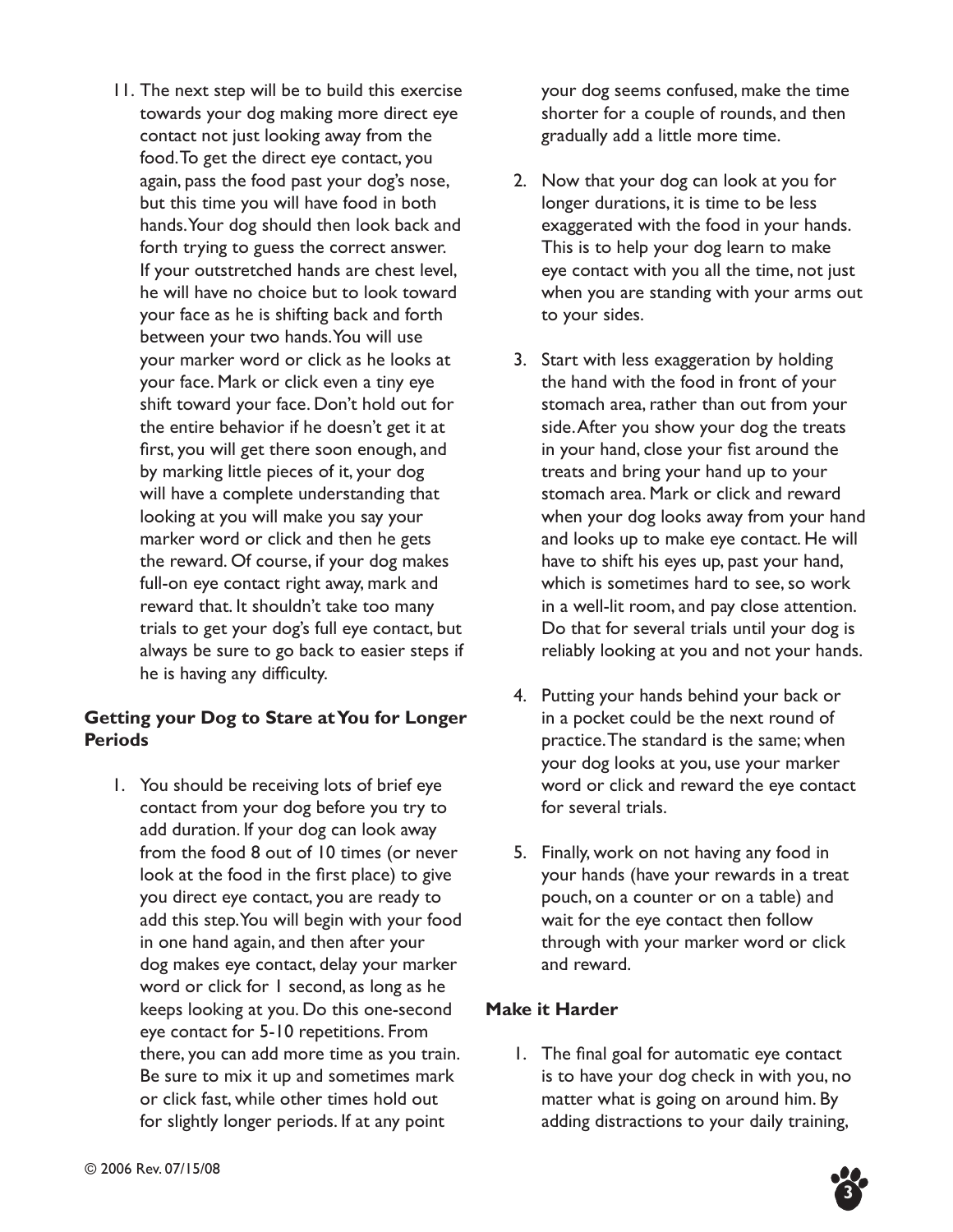you will expedite reaching that goal. It's usually best to teach this part on leash so your dog doesn't have the opportunity to walk away or try to get to the distraction in case it is too hard for him to stay focused, as well as to support attention toward you whenever he is on a leash.

- 2. It is often easier to have a helper for this part so you can focus on your dog while they introduce the distractions. Your helper can be one of the distractions if your dog loves to greet people. Start with easy distractions that your dog won't be overly enthusiastic about, such as an old toy that has lost it's appeal for your dog, or have your helper stand at a far enough distance that your dog remains calm if your dog is a people-loving dog. By using distractions that are easy in the beginning, and that grow more difficult, it will allow you to keep your dog's attention each step of the way. This will teach your dog that the rest of the world is a big question mark, but you are the certainty in his life and will mark or click and reward as he turns his attention back to you.
- 3. If at any point you are unable to keep your dog's focus on you, use an easier and less exciting distraction. In other words, if your dog is a nut for a tennis ball, don't start with that or you may never get eye contact. Even when you have worked up to the tennis ball, start at a great enough distance so your dog can look away from the distraction and back to you.
- 4. When you are ready to proceed, your helper can hold a toy out of reach from your dog, but in his visual sight. If you don't have a helper, just toss the toy far enough away that it is out of your dog's reach, which is where the leash comes in to prevent your dog from getting the distraction. It's important that you keep your dog's attention from the start so he

doesn't pull you toward the distraction. If he should start to pull toward the object, stand with your arms tucked, and avoid stepping forward and potentially allowing him to get to the distraction. By holding tight, you will show your dog that his efforts are not going to work. (If your dog is really strong, you can tie his leash to a heavy piece of furniture, or loop in over the inside of a doorknob and close the door so the leash is secured on the other side of the door.) Now, simply wait in silence and use your marker word or click the second he looks back at you to figure out why you are not moving, and then give your dog the treat, but do so close to you so he learns to come back to you each time. Again, if the distraction seems too difficult for your dog, have the distraction farther away when you begin, or use an easier distraction.

- 5. Now, have your helper move the object around a bit (or you pick up the toy and move it around then toss it out of reach) and wait for your dog to check in with you before you mark or click and give the reward. Remember to feed your dog right next to you so he learns that his rewards always happen close to you. This will teach him to stay closer in general since he won't want to waste all that energy moving away from you, just to have to move back again.
- 6. After you have successfully kept your dog looking at you with a low-level distraction, you can start to make it harder. The real trick, however, is to have the value of your reward, match or exceed the distraction. You can achieve this by working at a greater distance so your dog calculates that getting to the distraction is impossible but you are great to hang around with, or better yet, using rewards that will keep your dog's attention from the get-go.

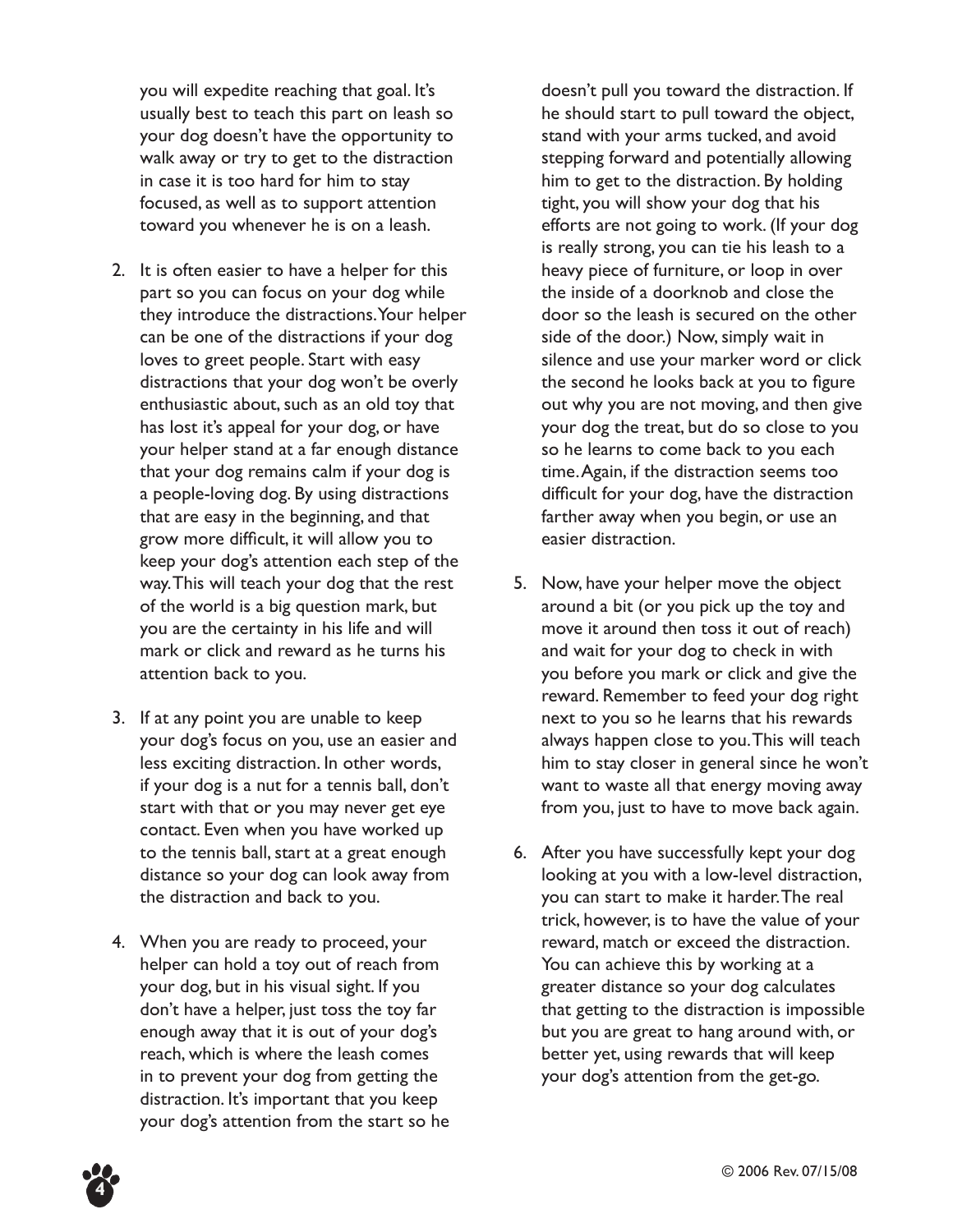7. Move with your dog and get eye contact. Walk around and each time your dog checks in, click and treat. Try feeding your treat on the side you want your dog to walk to help build eye contact when you walk together.

### **Other Distractions you can add**

- 1. You can train your dog to be less excited when people approach and lean over your dog. You will have your helper bend slightly at the waist (ask your helper not to make eye contact at first) and then wait until your dog looks back at you—mark or click and reward. Do this several times before having your helper lean more, and then finally bend and make eye contact. Be sure to do this on leash in case your dog becomes overly excited and tries to jump. You would instruct your helper to keep enough distance that your dog would not be able to jump, and then mark or click and treat when your dog looks back at you. Do several rounds at this level and then have your helper step a little closer. Be sure to instruct your helper to step away if your dog seems too excited and libel to jump.
- 2. Teach your dog to be more comfortable with people reaching out to him by having someone reach out toward your dog, but stop short of petting him—mark or click and reward when he looks back to you. After several successful sessions at this level, have the person actually touch your dog—mark or click and reward when he looks back at you. If your dog is a jumper, do the first exercise in this section before advancing to petting.
- 3. You can also use things such as food on the floor. However, you will need to prevent your dog from getting the food, so you may want to have a helper that will cover the food with their hand or a bowl if your dog gets close so your dog never

gets to the distraction. It's better to start with less valuable food on the floor than your rewards. You can drop a piece of food on the floor and let your dog see the food, but cover it if he begins to move toward it. You will not tell your dog anything—you want to convince him that he should ignore that piece of food under your foot because if he just looks at you, you will give him what he wants anyway. Your dog may fuss and paw at your foot, and that's okay, just don't let him get the food, and he will eventually give up and look at you. Click or mark and reward the second he gives up on fussing with the food under your foot, or that your helper has covered. Work toward being able to uncover the food completely and your dog looking up to you. If you get that success, do several click or marker word and rewards in a row to show your dog that you are way better than that measly little piece of food on the floor.

4. Toys with squeakers, or toys that have action such as balls can also be added to the list of distractions as well. Again, you will want to be sure that your dog is unable to get to them and self-reward, so using a leash or a helper to prevent your dog from getting to the distraction. You wouldn't start with bouncing the ball if your dog loves balls, as that would be too difficult. Instead, you would just set the ball on the ground and prevent your dog from getting to it, then when he looks at you, mark or click and reward. The next step would be to roll the ball slowly, and then waiting for the eye contact before you mark or click and reward, and finally after a number of good successes at that level, you might try bouncing the ball. (You can allow your dog to play ball after a few good successes, but release your dog first with a release cue, such as, "All done," or another word before you play ball. Follow the same instructions for high-value toys.